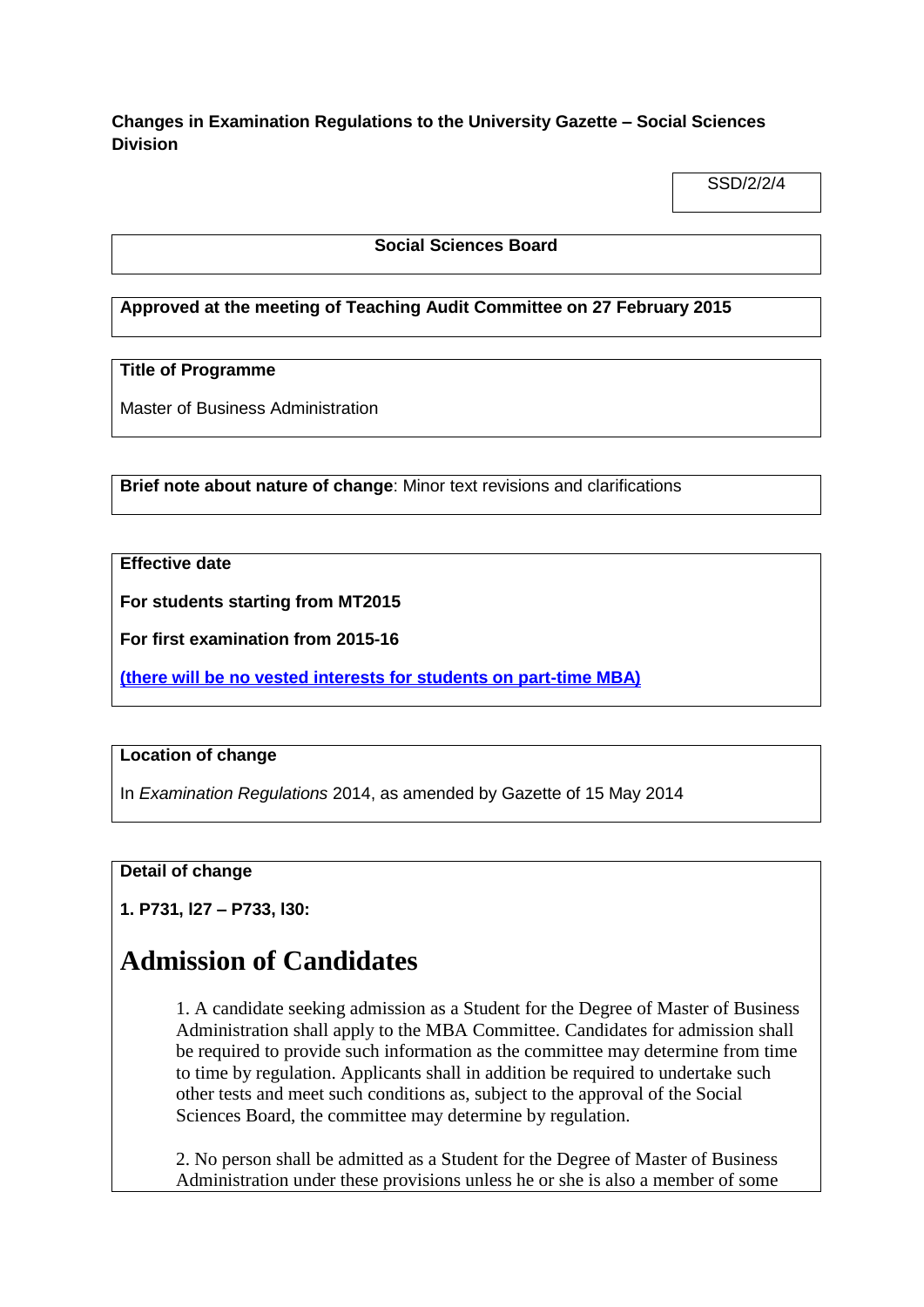college, hall, or other approved society, and unless the application for admission as a Student for the Degree of Master of Business Administration has the approval of that society. The Head of MBA programmes Admissions shall forward the application to the candidate's society or to the society to which the candidate wishes to apply for membership, as appropriate; and admission by the committee shall be conditional upon admission by an approved society.

3. A student registered for any other higher degree or diploma in the University may apply for transfer to the status of Student for the Degree of Master of Business Administration. The committee shall have power to make such transfer, provided that it is satisfied that the student is well qualified and well fitted to undertake the course of study for which application is made, and that the application has the support of the candidate's society. A candidate who transfers status in this way shall be reckoned as having held the status of Student for the Degree of Master of Business Administration from the time of admission to his or her previous status, unless the committee shall determine otherwise.

## **§3. Supervision of Students**

1. Every candidate on admission as a Student for the Degree of Master of Business Administration shall be placed by the MBA Committee under the supervision of a member of the University or other competent person selected by the committee, and the committee shall have power for sufficient reason to change the supervisor of any student or to arrange for joint supervision by more than one supervisor, if it deems necessary.

2. It shall be the duty of the supervisor of a student entered upon a course of study to direct and superintend the work of the student, to meet the student regularly, and to undertake such duties as shall be from time to time set out in the Divisional Board's memorandum of guidance for students and supervisors.

3. The supervisor shall submit a report on the progress of a student to the committee three times a year, and at any other time when the committee so requests or the supervisor deems expedient. The supervisor shall communicate the contents of the report to the student on each occasion that a report is made, so that the student is aware of the supervisor's assessment of his or her work during the period in question. In addition, the supervisor shall inform the committee at once if he or she is of the opinion that the student is unlikely to reach the standard required for the Degree of Master of Business Administration.

4. It shall be the duty of every Student for the Degree of Master of Business Administration to undertake such guided work and to attend such seminars and lectures as his or her supervisor requests; to attend such meetings with his or her supervisor as the supervisor reasonably arranges; and to fulfil any other requirements of the Divisional Board as set out in its memorandum of guidance for students and supervisors.

# **§4. Residence and other Requirements**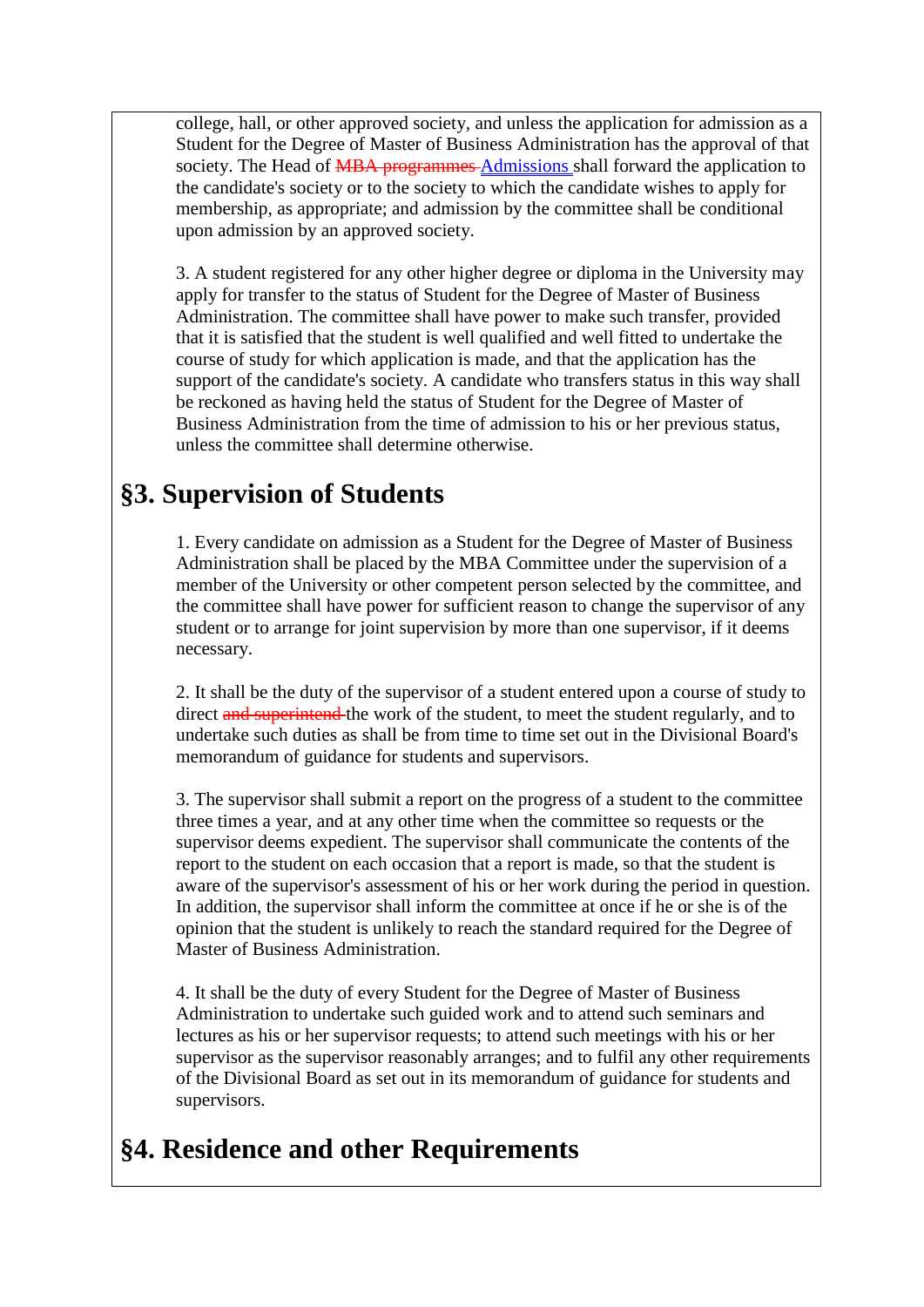1. No full-time Student for the Degree of Master of Business Administration shall be granted leave to supplicate unless, after admission, he or she has kept statutory residence and pursued his or her course of study at Oxford for at least thirty-seven weeks.

2. No full-time Student for the Degree of Master of Business Administration shall retain that status for more than six terms in all.

3. Part-time students for the Degree of Master of Business Administration shall in each case be required to pursue their course of study over an elapsed time of 21 months. Part-time students shall not be required to keep statutory residence but must attend for such instruction and undertake such supervised coursework as the MBA committee shall require. The part-time MBA Director shall keep a register of attendance of part-time students. No student shall be granted leave to supplicate unless the register shows satisfactory attendance by him or her.

4. Part-time students may hold the status of Student for the Part-time Degree of Master of Business Administration for a period not exceeding 48 months.

5. A Student for the Degree of Master of Business Administration shall cease to hold that status if:

(*a*) he or she shall have been refused permission to supplicate for the Degree of Master of Business Administration;

(*b*) the MBA Committee shall, in accordance with provisions set down by regulation by the Divisional Board, and after consultation with the student's society and supervisor, have deprived the student of such status;

(*c*) he or she shall have been transferred under the relevant provisions to another status; or

(*d*) he or she shall not have entered for the relevant examination within the time specified under this sub-section.

## **§5. Examination of Students**

1. The examination for the Degree of Master of Business Administration shall be under the supervision of the MBA Committee. The subjects of each examination shall be determined by regulation by the committee, which shall have power to arrange lectures and courses of instruction for the assessment. The assessment shall consist of:

(*a*) course assignments;

(*b*) written examinations;

(c) oral presentations;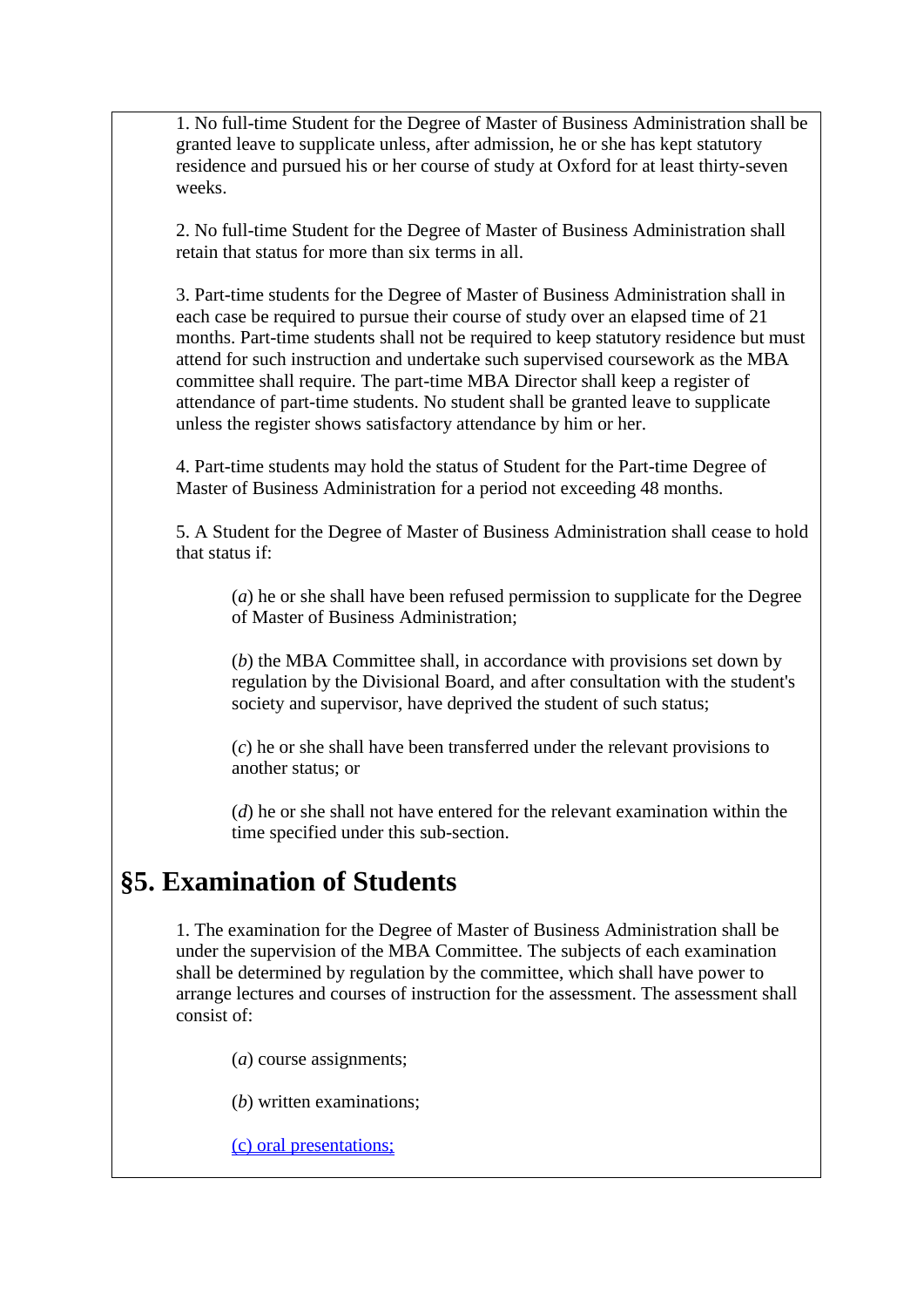(ed) written <u>or oral</u> reports on a business project approved by the committee;

(d*e*) class participation; and

(e*f*) an oral examination; provided that the committee shall have power by regulation to authorise the examiners to dispense individual candidates from the oral examination. This provision notwithstanding, the examiners may, if they deem expedient, set a candidate a further written examination after examining the candidate orally.

### **2. P733, l41 – P735, l48:**

## **A. Full-time students**

1. Candidates must follow for at least three terms a course of instruction in Management Studies. Candidates must complete components (*a*)-(*e*) below:

(*a*) all eight courses from the Schedule-A;

(*b*) EITHER nine electives taken in Hilary term, Trinity term and the summer, a maximum of two of which can be completed by taking equivalent (up to four)  $\frac{1}{2}$  half-electives;

OR seven electives, a maximum of two of which can be completed by taking equivalent (up to four) 'half' electives, and a Strategic Consulting summer Pproject, which (SCP) that is undertaken in a group during the Summer. The **SCP** must be approved by the MBA Director and is assessed through a report of not more than 15,000 words.

A list of Hilary and Trinity term electives will be published by the MBA Director no later than the first Monday of the preceding Michaelmas Tterm. Summer electives will be published no later than the first Monday of Hilary Term.

(*c*) Tthe integration modules on Global Rules of the Game, Responsible Leadership, and Entrepreneurship;

(*d*) an Entrepreneurship Project (EP)<del>, which requires completion of</del> assignments given in the Integration Modules and a report in the form of a business plan, which should not exceed a total of 8,000 words. The EP must be undertaken in a group and approved by the MBA Director;

(*e*) Global Opportunities & Threats Oxford (GOTO), which requires the completion of assignments in the Integration Modules, two additional group assignments and a group project in the form of a written report of not more than 8,000 words.

2. Students must satisfy the examiners in all assessments **/examinations** associated with components (*a*)-(*e*) above, but may fail one of the eight courses from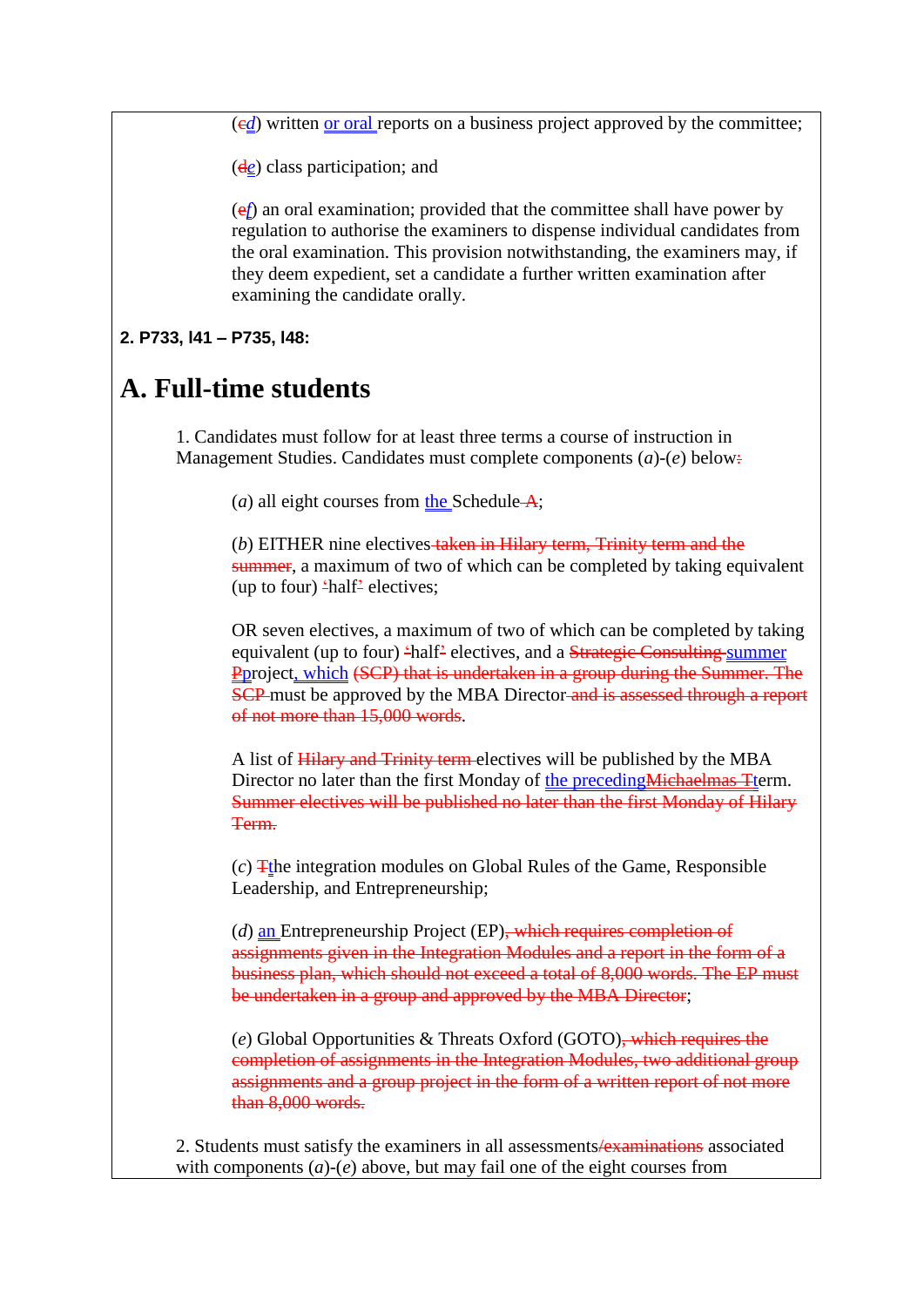component (a) or one of the elective courses from component (b) and still pass the programme as a whole. Candidates may be required to attend an oral examination on any part.

3. The examiners may award a distinction for excellence in the whole examination to candidates for the Degree.

4. In exceptional circumstances, a candidate wishing to take an examination later than the one to which he or she has been admitted may do so by application to the Chair of Examiners.

### **B. Part-time students**

1. Candidates taking the course on a part-time basis must follow for not less than 21 months a course of instruction in Management Studies. Candidates must complete components (*a*) to (*g*) below:

(*a*) all eight courses from the Schedule-A;

(*b*) six electives, a maximum of two of which can be completed by taking equivalent (up to four) -half- electives. The list of electives towill be published by the Director of the part-time MBA not later than the first day of the first module of the second year of the programme;

(*c*) an Entrepreneurship Project (EP), which requires completion of a report in the form of a business plan, which should not exceed a total of 8,000 words. The EP must be approved by the Director of the part-time MBA;

(*d*) the Global Rules of the Game integrative module, and the assessment associated with this course;

(*e*) the Strategic Leader integrative module and the assessment associated with this course:

(*f*) the Business in Emerging Markets module and satisfy the examiners in the form of an essay submission associated with this module of not more than 5,000 words;

(*g*) Global Opportunities & Threats Oxford (GOTO), and the assessment associated with this course;

2. Students must satisfy the examiners in all assessments/examinations associated with components  $(a)-(g)$  above, but may fail one of the eight courses from component  $(a)$ , or one of the elective courses from component  $(b)$ , or one of the components (d) to (g) and still pass the programme as a whole. Candidates may be required to attend an oral examination on any part.

3. The MBA Committee shall have the discretion to permit any candidate to the parttime MBA to be exempted from up to four courses providing that the Committee is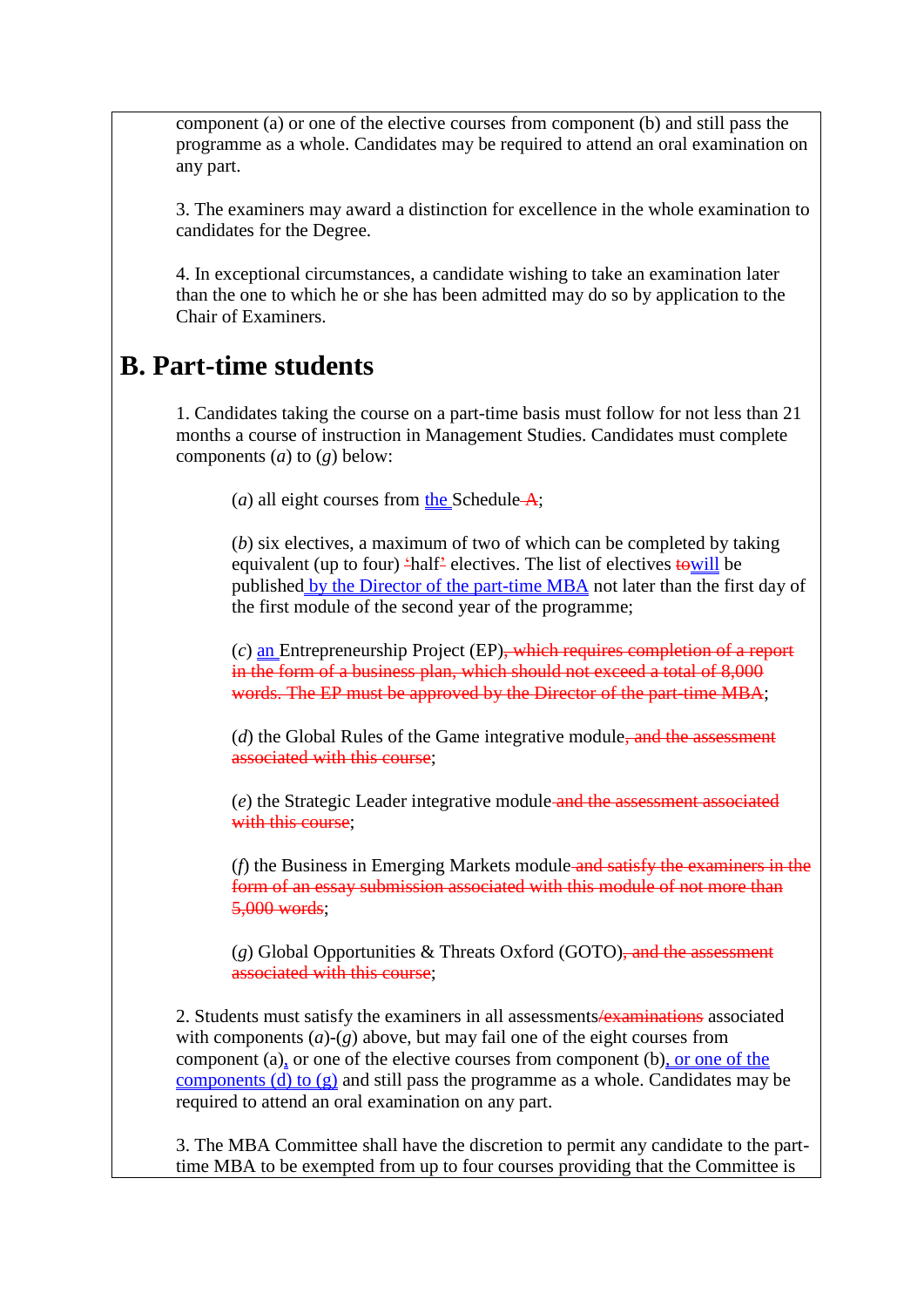satisfied that such a candidate has completed equivalent study of an appropriate standard, and has passed the assessment associated with that equivalent study, on either the Postgraduate Diploma in Financial Strategy, the Postgraduate Diploma in Global Business, the Postgraduate Diploma in Organisational Leadership, or the Postgraduate Diploma in Strategy and Innovation (previously the Postgraduate Diploma in Advanced Strategy) no more than five years before initial registration for the part-time MBA. Application for exemptions will only be permitted until 31st December 2017, after which candidates on any Postgraduate Diploma may only transfer onto the part-time MBA under clause 4 below.

4. The MBA Committee shall have the discretion to permit any candidate to transfer onto the part-time MBA from either the Postgraduate Diploma in Financial Strategy, the Postgraduate Diploma in Global Business, the Postgraduate Diploma in Organisational Leadership, or the Postgraduate Diploma in Strategy and Innovation, providing that the Committee is satisfied that such a candidate has completed equivalent study of an appropriate standard on the four courses on the respective Postgraduate Diploma, and has passed the assessment associated with these four courses.

5. With the approval of the Director of the part-time MBA, a candidate may substitute core courses or electives on the part-time MBA with core courses from the Postgraduate Diploma in Financial Strategy, the Postgraduate Diploma in Global Business, the Postgraduate Diploma in Organisational Leadership, the Postgraduate Diploma in Strategy and Innovation, or M.Sc. in Major Programme Management, assuming that core course falls within the permitted registration period for the parttime MBA.

6. The examiners may award a distinction for excellence in the whole examination to candidates for the Degree.

7. In exceptional circumstances, a candidate wishing to take an examination later than the one to which he or she has been admitted may do so by application to the Chair of Examiners.

## **Schedule A**

- (*a*) Analytics
- (*b*) Firms & Markets
- (*c*) Accounting
- (*d*) Strategy
- (*e*) Business Finance
- (*f*) Leadership Fundamentals